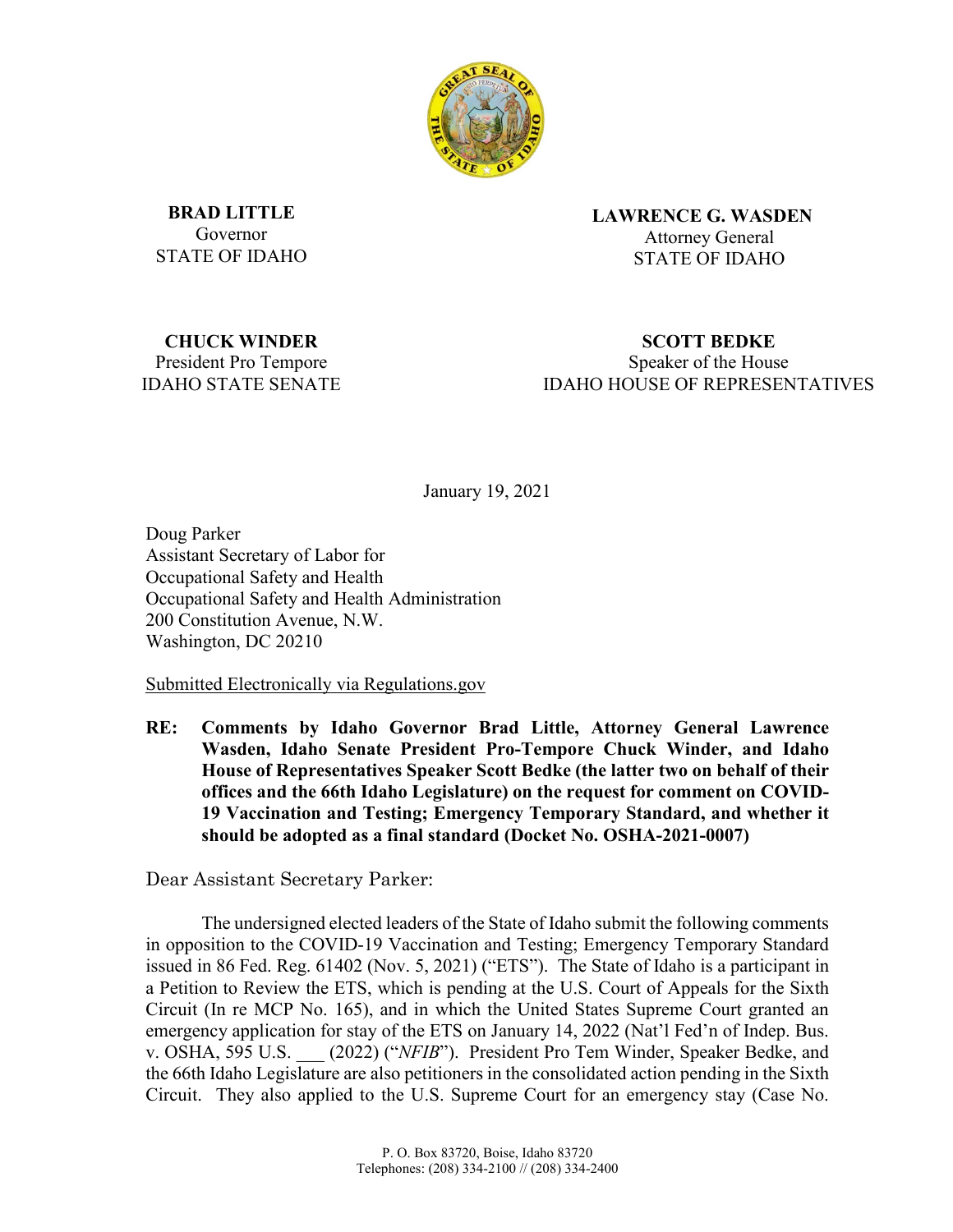21A252). At the outset, the signatories to these comments are gravely concerned that in the face of a 6-3 decision from the United States Supreme Court that the Occupational Safety and Health Administration (OSHA) lacks the statutory authority to issue the type of rule reflected by the ETS, OSHA has yet to withdraw the ETS.

The State of Idaho is also a party to another set of comments in opposition submitted by the Attorneys General of several states. We incorporate those comments and adopt the legal reasoning therein as if it were our own. In addition to those comments, we offer these comments that are tailored to the Idaho-specific issues that the ETS promulgation overlooks, rendering it unnecessary. We therefore submit these comments to reinforce the legal conclusion that OSHA lacks authority, as well as to protect Idaho's sovereignty against ongoing unconstitutional federal encroachment into state police powers guaranteed by the 10<sup>th</sup> Amendment to the United States Constitution. As the United States Supreme Court held, OSHA does not have the authority to require that tens of millions of employees vaccinate or test against an endemic virus under the guise of a workplace regulation, when it is a usurpation of public health regulatory authority. OSHA should, therefore, immediately withdraw this ETS, suspend its efforts to promulgate a similar permanent standard, and accord the appropriate deference to the United States Constitution's allocation of police powers. If OSHA does not suspend its efforts, it must fully comply with the National Environmental Policy Act and the Federal Advisory Committee Act.

#### **The 10th Amendment Precludes the ETS**

Vaccinations and public health policy are traditional areas of state regulation and flow naturally from the police powers reserved to the states under the  $10<sup>th</sup>$  Amendment to the United States Constitution. Regulating public health and safety is a police power, and the 10th Amendment reserves such police power for States. Idaho has thoughtfully and carefully managed its public health policy in a manner that appropriately fits its citizens and the businesses within its borders. Among the numerous debates within Idaho over the past two years has been an intense one with regard to the proper role of government and business regulation.

The Commerce Clause cannot be used to circumvent this limit on federal power. *See United States v. Morrison*, 529 U.S. 598, 618–19 (2000) (noting the Supreme Court "always ha<sup>[s]</sup> rejected readings of the Commerce Clause and the scope of federal power that would permit Congress to exercise a police power"). In sum, even if Congress were to expressly grant this authority to the Department of Labor or OSHA, such delegation would be constitutionally dubious. This conclusion has recently been reinforced through a series of recent court holdings. *See BST Holdings v. OSHA*, 17 F.4th 604, 617 (5th Cir. 2021) (noting that a person's choice to remain unvaccinated and forgo regular testing is noneconomic activity) (citing to *NFIB v. Sebelius*, 567 U.S. 519, 522 (2012) (Roberts, C.J., concurring)). Adherence to the rule of law necessitates OSHA withdrawing this proposed ETS and corresponding formal rulemaking.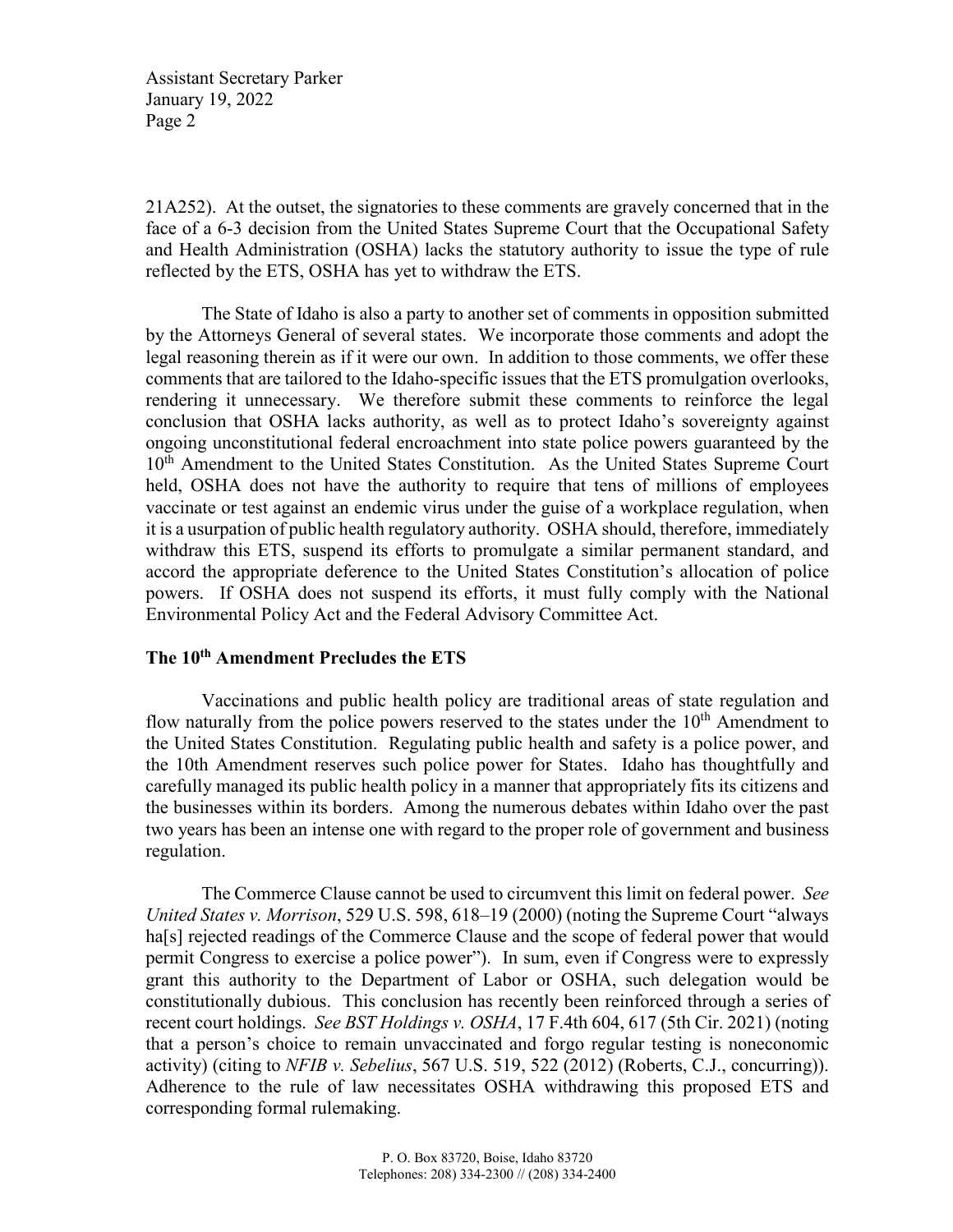### **Idaho Has Responded to the Pandemic In a Manner Consistent With Its Police Powers**

Through the police powers reserved the states under the  $10<sup>th</sup>$  Amendment, each State may respond to the COVID-19 pandemic as its elected officials deem proper. The founders recognized and trusted the States under our Constitution to protect the health of their citizenry. *United States v. Comstock*, 560 U.S. 126, 153 (2010) (Kennedy, J., concurring in the judgment) ("[T]he police power[] belongs to the States and the States alone."). Since the beginning of the COVID-19 pandemic, each State has responded to the ebbs and flows of the pandemic. For example, within Idaho, the State has recommended the wearing of masks, entered into crisis standards of care, and exited the same standards of care. Most importantly the State of Idaho has consistently and actively managed its response to the pandemic. This management has included consistent communication between its elected officials, business leaders, community leaders, school leaders, and healthcare providers. It is well documented that the pandemic does not affect all the states the same way at the same time, which should be a cautionary note for a one-size-fits-all federal regulation. What was necessary at times in one State might not have been necessary, or may have become unnecessary, in others. True, the COVID-19 pandemic has been a problem nationwide. But the ETS unlawfully pre-empts all State policy decisions regardless of the considerations made by the States.

Idaho operates under two polestars of government regulation. First, government should govern with the lightest touch possible. Second, the most effective government is that which is the closest to the people. The sledgehammer of the OSHA ETS's mandate on every business with more than 100 employees regardless of conditions, circumstances, or any other factors violates both of these governing principles of Idaho. This is compounded by the reality that OSHA and the Department of Labor are far flung, heavy-handed federal bureaucracies headquartered more than 2000 miles away with no practical knowledge of the State of Idaho and its needs. This perspective is found within OSHA claims that they have authority to impose a vaccinate-or-test mandate across "all industries" on 84 million Americans. See 86 Fed. Reg. at 61424. The breadth of the ETS has never before been claimed nor attempted by OSHA, and again reflects that pursuit of the ETS should be terminated.

Idaho's Governor and Legislature have been in almost constant communication with Idaho's business leaders as they have collectively worked to identify the best means to address the pandemic. Contrary to the one-size-fits all approach of the OSHA ETS, Idaho's governmental leaders have concluded that each business knows its needs, the needs of its employees, and the needs of its customers when it comes to how each should best address the pandemic. It should come as no surprise that Idaho's home builders came to a different conclusion than Idaho's health care providers when it comes to how they should best address COVID. A single across the board solution makes no sense for diverse industries working in different environments under different conditions.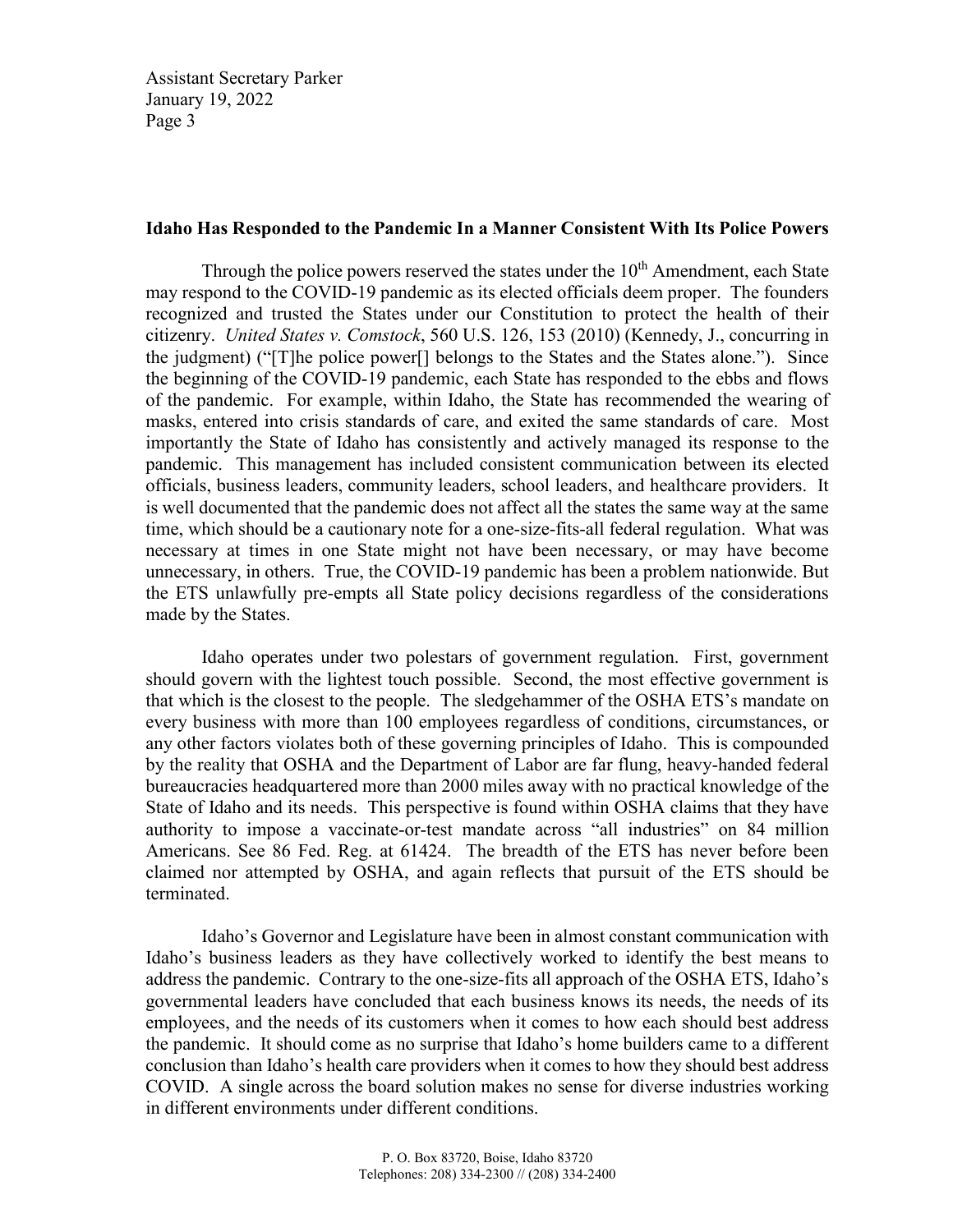In fact, the Supreme Court observed that, "It draws no distinctions based on industry or risk of exposure to COVID–19." *NFIB*, slip op. at 3. For example, much of Idaho's industry is agricultural, construction, tourist, and resource-based, which means that a large portion of Idaho's citizens work outside. At this point, it is well known that well ventilated and outside activities pose a greatly diminished risk for the contraction and spread of COVID. Although the ETS purports to take these factors into account, it has drawn the exemptions for outside work so narrowly that it has rendered them "as largely illusory." *NFIB*, slip op. at 3. This is impermissible and should be cause for the ETS and formal rulemaking to be withdrawn.

## **Congress Has Not Delegated this Authority to the Department of Labor or OSHA**

Even if one were to assume the Constitution allows a federal vaccine or test mandate, which at this juncture is a highly questionable conclusion, this authority would have to be delegated by Congress to the Department of Labor. When a federal agency operates to enact a sweeping rulemaking, the Supreme Court has directed: "We expect Congress to speak clearly when authorizing an agency to exercise powers of vast economic and political significance." *Alabama Assn. of Realtors v. Department of Health and Human Servs.*, 594 U. S.  $\ldots$ , (2021) (per curiam) (slip op. at 6). As the United States Supreme Court held, there is "little doubt that OSHA's mandate qualifies as an exercise of such authority" (*NFIB*, slip op. at 6) given its "significant encroachment into the lives – and health – of a vast number of employees" (id. at 5). But the OSH Act does not authorize this mandate because it only authorizes the establishment of workplace safety standards, not broad public health measures. *NFIB*, slip op. at 6. Continued pursuit of this ETS would result in a significant and impermissible expansion of OSHA's regulatory authority without congressional authorization.

# **OSHA must comply with NEPA**

If this ETS becomes a final rule, it must comport with the requirements of the National Environmental Policy Act of 1969, its implementing regulations at 40 C.F.R. Part 1500 et seq., and the Department of Labor's NEPA regulations at 29 C.F.R. Part 11. The ETS's one-paragraph statement of alleged compliance with NEPA and its implementing regulations, at 86 Fed. Reg. 61504 (Nov. 5, 2021), is inadequate under the statute, regulations, and controlling case law.

NEPA requires all agencies that propose a major federal action that significantly affects the quality of the environment to prepare an environmental impact statement that describes the environmental impacts of the action, unavoidable adverse environmental effects, alternatives to the action, and irretrievable and irreversible commitments of resources should the action be implemented. 42 U.S.C.  $\S$  4332(2)(C)(i)-(v). If the impact on the environment is uncertain, the agency must prepare an environmental assessment to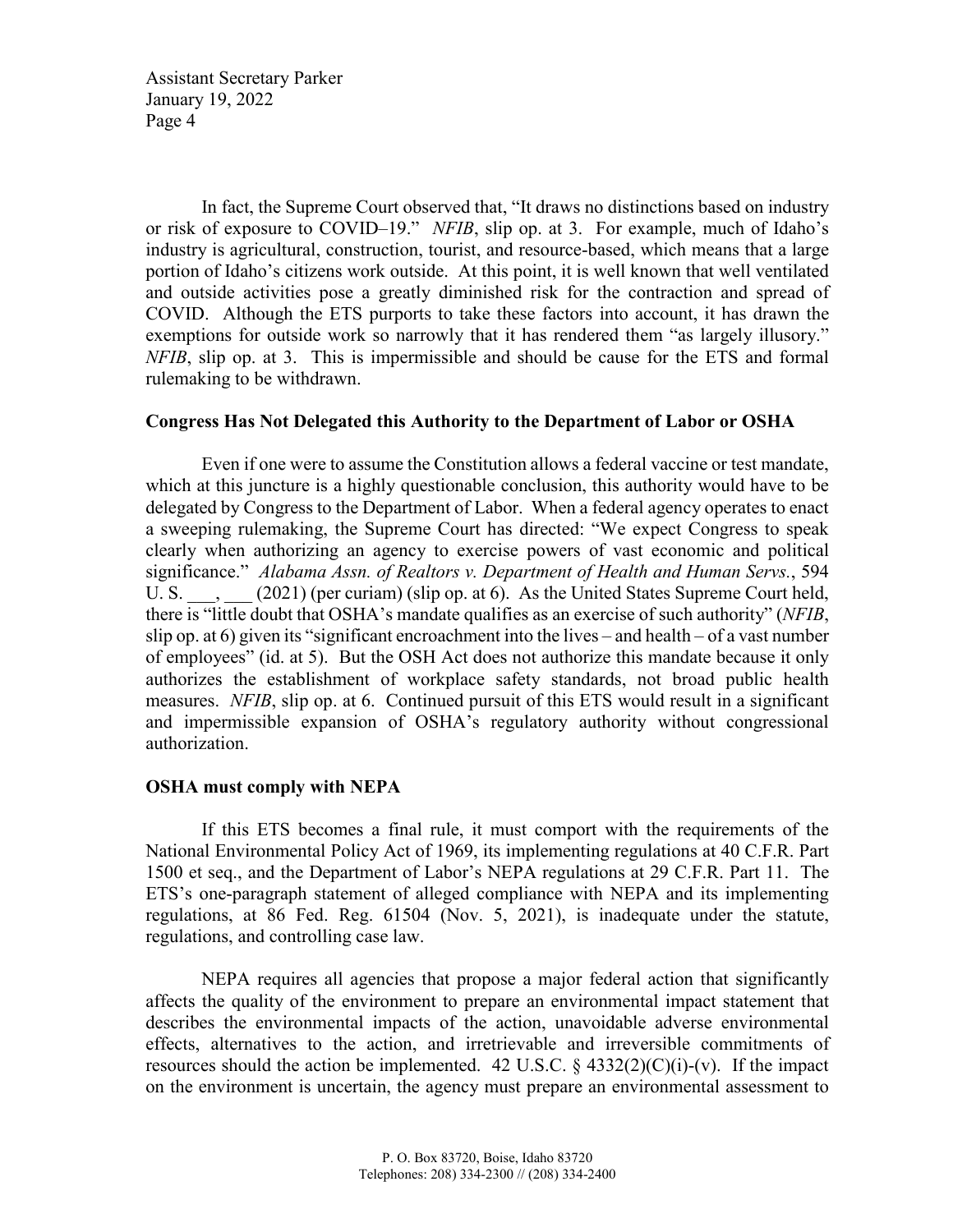determine if an EIS is required. *Id.* at § 4332(2)(E). An agency must comply with NEPA "to the fullest extent possible." *Id.* at § 4332.

The ETS offers a conclusory statement that the ETS "will have no significant impact on air, water, or soil quality; plant or animal life; the use of land; or other aspects of the external environment." *Id.* The ETS then devotes three sentences to conclude that there will be no significant impact on the environment from test kits and supplies. *Id.*

There is no indication of any NEPA compliance in the Certified List of the Record supporting the ETS as filed by OSHA in the litigation in the Sixth Circuit Court of Appeals (Consolidated Case No. 21-7000, ECF No. 146, filed Nov. 26, 2021). An electronic search of the Certified List using search terms "NEPA", "Environmental Assessment", "EA", "EIS", "FONSI", "Decision Record", and "Record of Decision" produced no results. Counsel for the Idaho Legislature inquired with counsel for OSHA whether OSHA would stipulate to amend the Certified List to include the agency's NEPA analysis including but not limited to:

- Federal Register Notice(s) of Intent to prepare an Environmental Impact Statement (EIS) or Environmental Assessment (EA) and other public scoping notices
- the draft and final EIS or draft and final EA
- any supplementation of the final EIS or final EA
- OSHA's Finding of No Significant Impact or other finding that the Interim Final Rule has no significant impact on the environment, other than the referenced Interim Final Rule
- Any Record of Decision, Decision Record, or other decision document based on the NEPA analysis described above, other than the referenced Interim Final Rule.

Counsel for OSHA responded on December 16, 2021 that the administrative record contains the materials relevant to OSHA's NEPA compliance.<sup>[1](#page-4-0)</sup> Counsel for OSHA did not otherwise identify those materials in the Certified List. For example, the Certified List is devoid of any reference to OSHA's finding of no significant impacts, the environmental assessment on which the finding is based, and the public comments in response to these documents that are required to be included in the public record pursuant to OSHA's NEPA regulations. 29 C.F.R. § 11.12(c).

<span id="page-4-0"></span><sup>&</sup>lt;sup>1</sup> The signatories, on behalf of the State of Idaho, the 66th Idaho Legislature, and their offices, do not waive any claims they may have against the ETS before it is finalized as a permanent standard.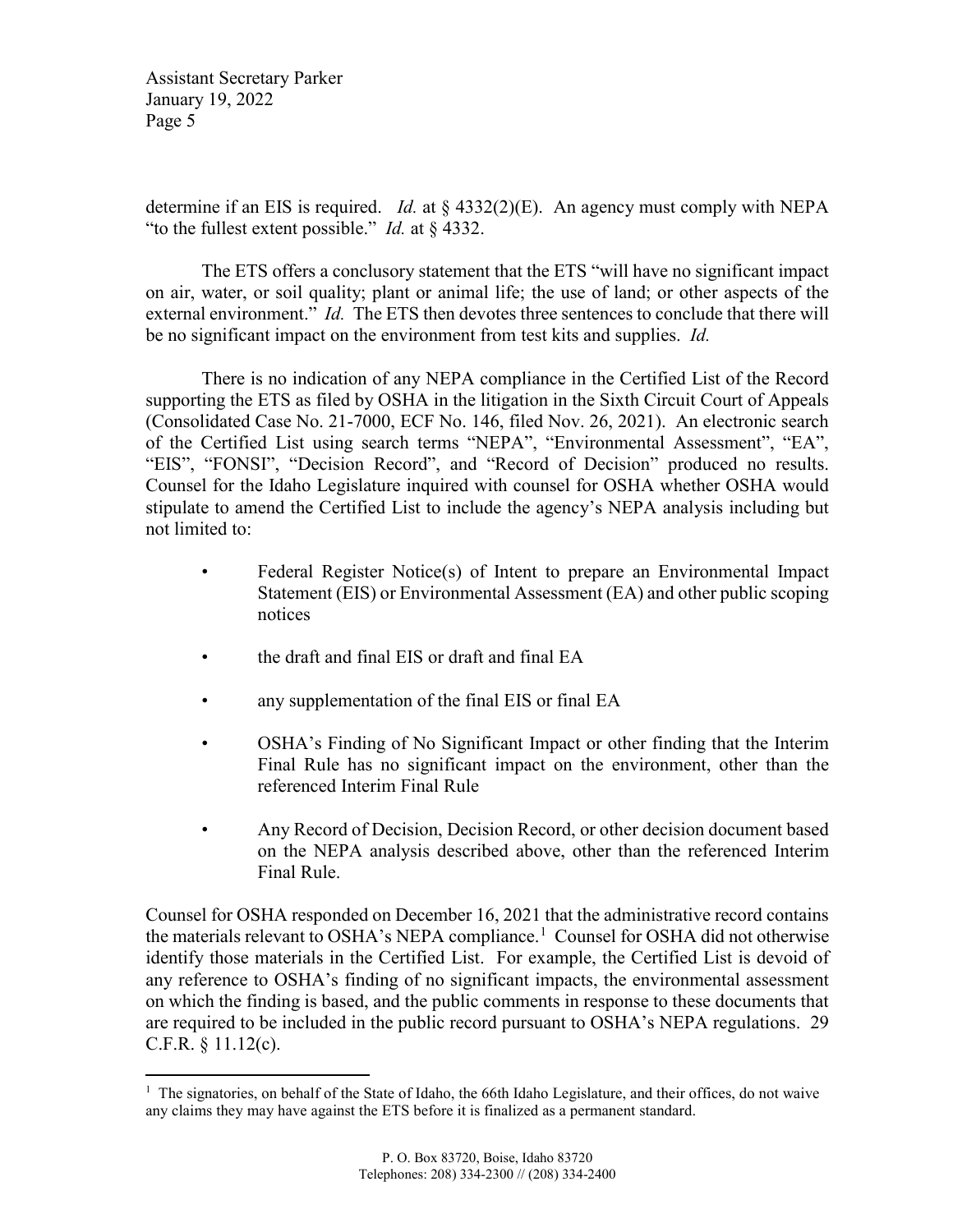The ETS applies to roughly 84 million workers who must be either vaccinated or obtain a medical test each week and wear a mask each workday. The impacts on the human environment from vaccinations, testing, and masking some subset of 84 million Americans may be significant, insignificant, or significant but subject to mitigation to render the impacts insignificant. Regardless, those impacts must be analyzed under NEPA, with notice and comment opportunities for the public, and a record of the analysis and public involvement made a part of OSHA's official records.

OSHA's Certified List of the Record hints at the significant impacts on the environment due to the ETS. See, e.g., Doc. 143 and 508 regarding use of masks and respirators; Doc. 201 and 230 regarding testing supply chain; Doc. 205 and 302 regarding test kits; Doc. 206 regarding testing reagents; Doc. 211, 228, and 259 regarding production of foam tip swabs; Doc. 314 regarding soaring sales of RVs; Doc. 353 regarding use of personal protective equipment; Doc. 407 regarding disinfection; Doc. 480 regarding the socio-economics of the ETS; Doc. 623 and 630 regarding aerosols; and Doc. 641 regarding hand hygiene. And then there is the enormous question of the environmental impact on the SARS-CoV-2 virus itself, a living organism, and the impact on the environment from its suppression through the final rule.

It is frankly inconceivable that a federal agency regulation affecting 84 million Americans in every state, territory, and the District of Columbia would not have a significant impact on the environment, but that is precisely what NEPA requires OSHA to analyze and document. While an EIS may not be necessary for a six-month ETS, when that ETS is replaced by a permanent standard as OSHA proposes to do here, a completed EIS is required under NEPA. *Dry Color Mfrs' Ass'n v. Dep't of Labor*, 486 F. 2d 98, 108 (3rd Cir. 1973).

If OSHA adopts the ETS as a permanent standard, OSHA must, to the fullest extent possible, comply with NEPA's analytical and public notice and comment requirements before final promulgation of the standard. Failure to do so will subject the permanent standard to the risk of adverse judicial review.

# **OSHA must comply with FACA**

Under the Federal Advisory Committee Act, no advisory committee shall be established by a federal agency unless such establishment is "determined as a matter of formal record, by the head of the agency involved after consultation with the Administrator [of General Services] with timely notice published in the Federal Register, to be in the public interest in connection with the performance of duties imposed on that agency by law." 5 U.S.C. App. 2, § 9(a)(2). Further, no advisory committee shall "meet or take any action until an advisory committee charter has been filed … with the head of the agency to whom any advisory committee reports and with the standing committees of the Senate and House of Representatives have legislative jurisdiction of such agency." 5 U.S.C. App. 2, § 9(c).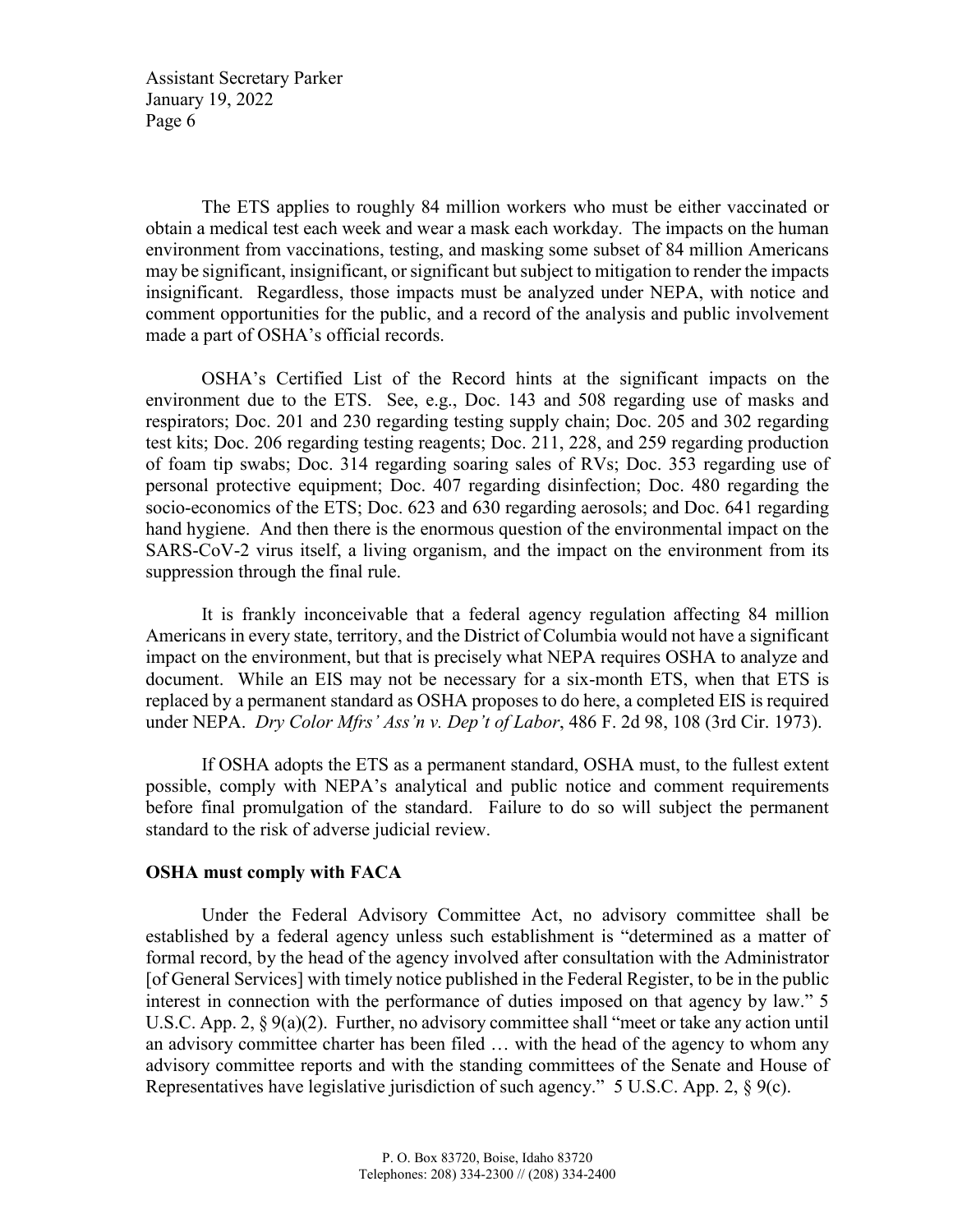The term "advisory committee" means "any committee, board, commission, council, conference, panel, task force, or other similar group, or any subcommittee or other subgroup thereof … which is— … established or utilized by one or more agencies, in the interest of obtaining advice or recommendations for the President or one or more agencies or officers of the Federal Government, except that such term excludes (i) any committee that is composed wholly of full-time, or permanent part-time, officers or employees or the Federal Government …." 5 U.S.C. App. 2, § 3(2).

Agency heads or other federal officials creating an advisory committee shall "require the membership of the advisory committee to be fairly balanced in terms of the points of view represented and the functions to be performed by the advisory committee." 5 U.S.C. App. 2,  $\S 5(b)(2)$ , (c). Advisory committees must meet certain prescribed requirements and follow certain prescribed procedures, including:

(1) Each advisory committee meeting shall be open to the public.

(2) Timely notice of each such meeting shall be published in the Federal Register, and the Administrator shall prescribe regulations to provide for other types of public notice to ensure that all persons are notified of such meeting prior thereto.

(3) Interested persons shall be permitted to attend, appear before, or file statements with any advisory committee, subject to such reasonable rules or regulations as the Administrator [of General Services] may prescribe.

(4) Subject to section 552 of title 5, United States Code, the records, reports, transcripts, minutes, appendices, working papers, drafts, studies, agenda, or other documents which were made available to or prepared for or by each advisory committee shall be available for public inspection and copying at a single location in the offices of the advisory committee or the agency to which the advisory committee reports until the advisory committee ceases to exist.

(5) Detailed minutes of each meeting of each advisory committee shall be kept and shall contain a record of the persons present, a complete and accurate description of the matters discussed and conclusions reached, and copies of all reports received, issued, or approved by the advisory committee. The accuracy of all minutes shall be certified to by the chairman of the advisory committee.

(6) There shall be a designated officer or employee of the Federal Government to chair or attend each meeting of each advisory committee. No advisory committee shall conduct any meeting in the absence of that officer or employee.